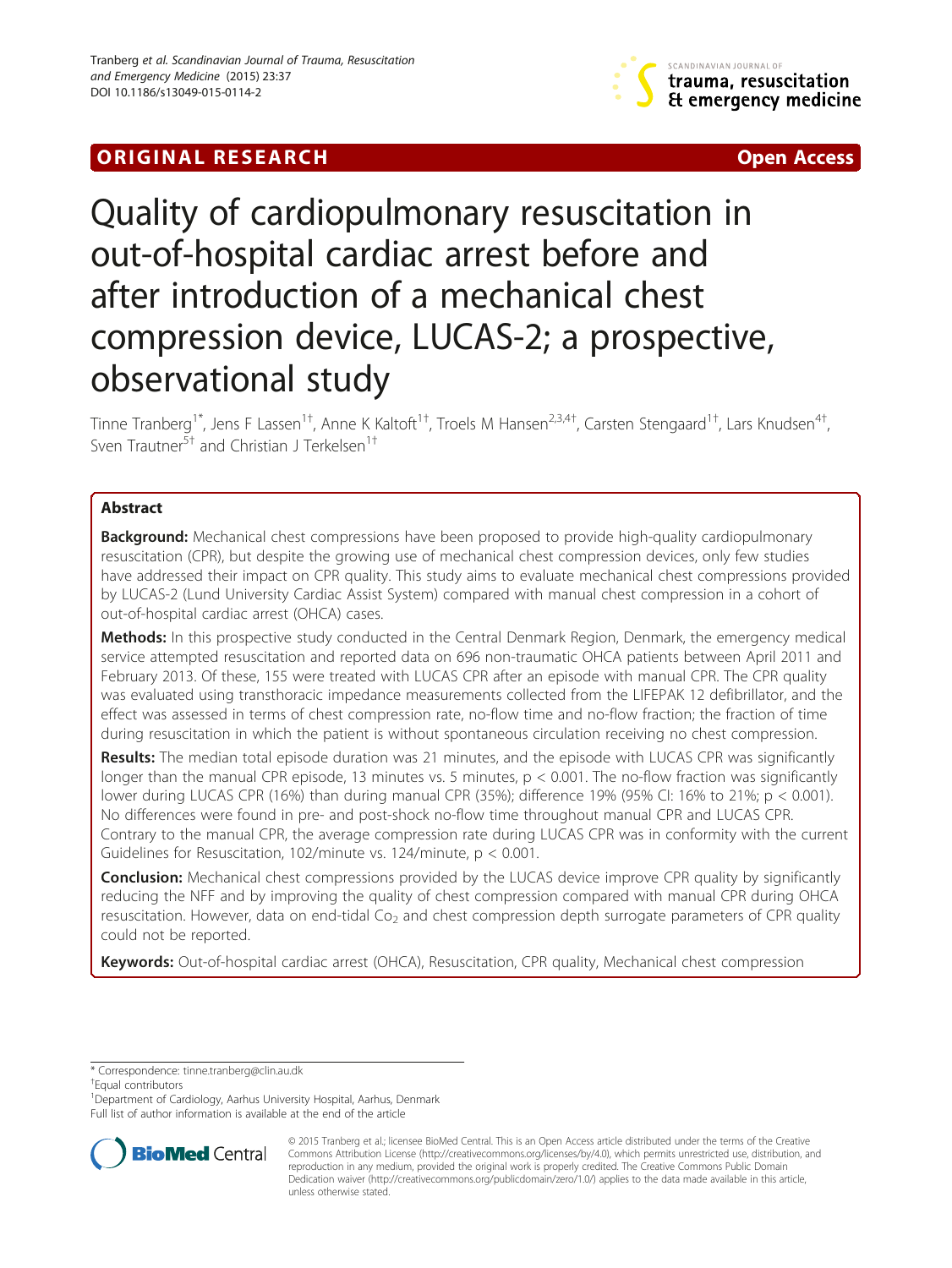# <span id="page-1-0"></span>Introduction

High-quality chest compression and early defibrillation are particularly essential for survival outcome after outof-hospital cardiac arrest (OHCA) [[1\]](#page-6-0). Recent guidelines for resuscitation underline the importance of quality chest compressions and of minimising the time with no chest compressions during cardiopulmonary resuscitation (CPR) [[2](#page-6-0)]. However, studies have shown that chest compressions performed by health care professionals do not meet the recommendations for compression rate, depth and continuity, which results in considerably longer no-flow times than necessary and desirable [[3,4\]](#page-6-0).

To address these shortcomings, a mechanical chest compression device, LUCAS-2 (Lund University Cardiopulmonary Assist System), has been developed (Figure 1A). The LUCAS device has been proposed to provide high-quality chest compressions whereby the interruptions seen with manual CPR [\[5](#page-6-0)] may be avoided; and randomised animal studies have demonstrated significantly better coronary perfusion pressure and cerebral artery blood flow when LUCAS-2 is used than when manual CPR is performed [[6](#page-6-0)].

Despite the growing use of these devices, randomised studies in humans have not been able to show better outcome for OHCA patients resuscitated with mechanical chest compressions [\[7-9](#page-7-0)]. Research comparing the effect

of manual CPR and mechanical CPR in the same patient is limited. The present study aimed to implement LUCAS in the physician-manned prehospital critical care teams and the helicopter emergency medical service (HEMS) and to evaluate if the mechanical chest compressions provided by LUCAS improve CPR quality compared with manual chest compressions in OHCA patients.

# Patients and methods

# Setting

The emergency medical service (EMS) in the Central Denmark Region is organised as a two-tier system; it operates a double-dispatch service that covers an area of 13,142  $km^2$  inhabited by a total of 1.3 million people. The first tier consists of 75 conventional ambulances manned with two EMS providers. The second tier consists of nine physician-manned prehospital critical care teams and one HEMS available 24/7. The prehospital critical care teams and the HEMS have the competency to provide advanced life support (ALS). ALS includes the potential use of the LUCAS device. Conventional ambulances provide basic life support (BLS) and defibrillation only.

The EMS in the Central Region Denmark has a standardised pre-hospital-resuscitation protocol, which was

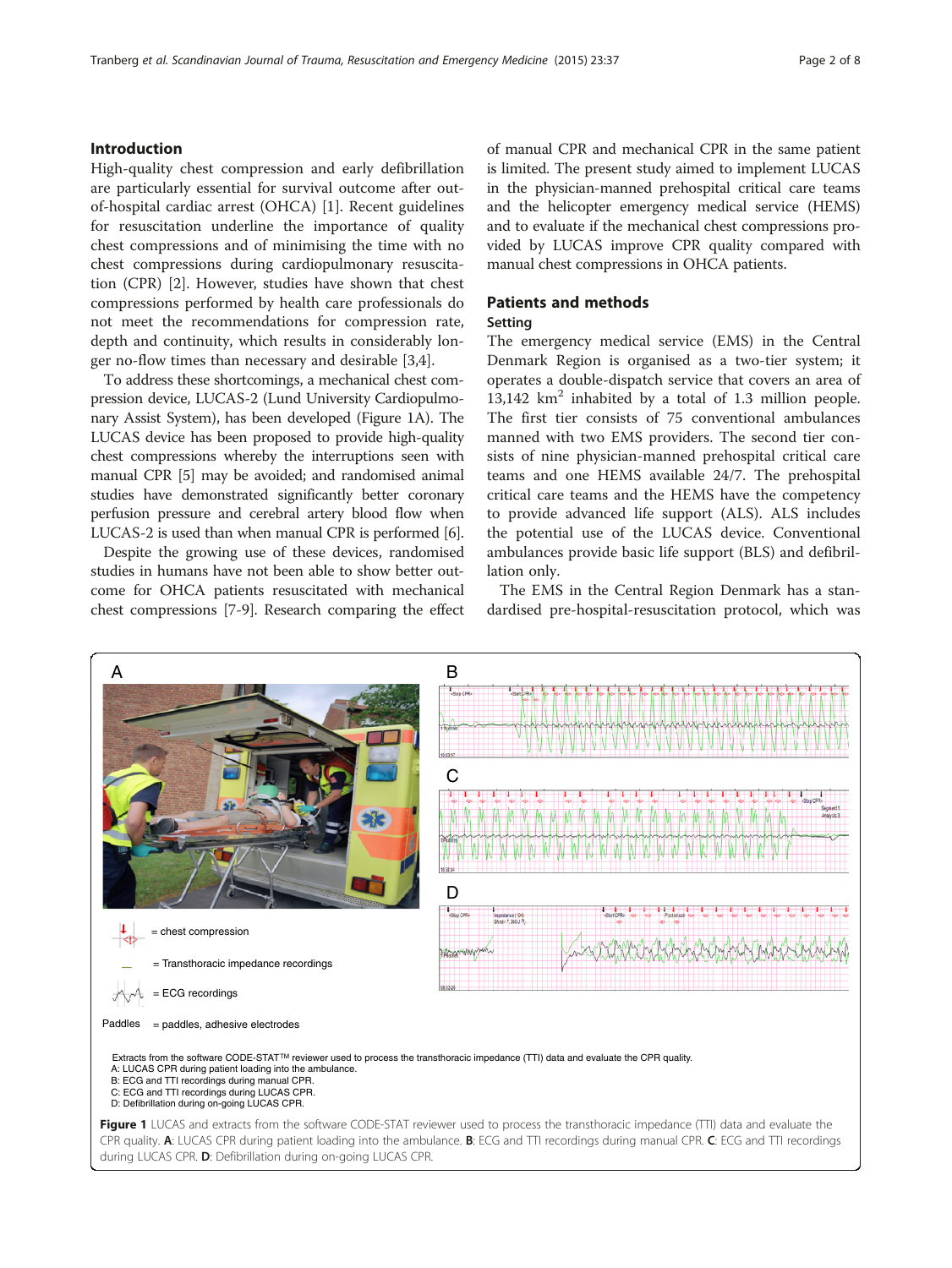<span id="page-2-0"></span>strictly adhered to in this study. A conventional ambulance is dispatched to all emergencies including OHCA. It normally arrives at the scene as a first responder. The prehospital critical care team or the HEMS is dispatched to patients with presumed OHCA as determined by the dispatcher triage and according to availability. All cardiac arrest patients are treated according to the 2010 Guidelines for Resuscitation. During the entire study period, the physicians of the prehospital critical care team and the HEMS serve jointly as the decision-maker who decides whether or not the LUCAS device is to be used in the attempt of resuscitation. In patients receiving LUCAS CPR, the EMS providers initiate the BLS until the arrival of the physician-manned mobile prehospital critical care team bringing the LUCAS device. Manual CPR is continued when the LUCAS device is being deployed; and in order to minimise the interruptions in CPR, it is only paused briefly when the back plate is inserted and the arms positioned. When the prehospital critical care team or the HEMS are involved, the patient is transported directly to the tertiary university hospital's Heart Centre, which is staffed with dedicated anaesthesiologists, cardiologists and surgeons. Provided that active treatment is indicated, acute coronary angiography (CAG) and/or percutaneous coronary intervention (PCI) is performed, and therapeutic hypothermia is applied according to international guidelines. The patients are subsequently treated in the Cardiac Intensive Care Unit which is staffed by anaesthesiologists and cardiologists. However, if the prehospital critical care team or the HEMS are unable to assist the EMS providers, the operating procedure for the EMS providers state that after three defibrillation attempts or in the case of a nonshockable rhythm after three 2-minute cycles of CPR and persisting cardiac arrest, the patient is transported to the nearest hospital.

A total of nine LUCAS devices were introduced in the prehospital critical care team and the HEMS. Prior to this introduction, the physicians and the EMS providers were informed about the study protocol and the procedures, and they were instructed how to handle the LUCAS device. Furthermore, they accomplished a manikin-scenariotraining-session, which enabled them to use the device correctly, i.e. to deploy the device within 20 seconds while minimising interruptions in CPR. The physicians and the EMS providers who did not have the opportunity to attend the training session were trained and accredited by one of the physicians who took part in the session.

### Study design

The inclusion criteria for the present study were nontraumatic OHCA, age above 18 years and OHCA occurring between 1 October 2011 and 31 January 2013. Exclusion criteria were pregnancy, trauma, intoxication, inability to attach the LUCAS device to the patient, patients with missing data and total resuscitation episode < 2 minutes.

Data were collected prospectively and registered according to the Utstein templates for resuscitation registries [\[10](#page-7-0)] (Figure 2). The Danish Data Protection Agency (file number: 2013-41-1758) and The National Board of Health approved the present study, and the Regional Ethics Committee concluded that no formal approval was necessary because the study was designed as a quality-control study.

#### Data collection

Standard LIFEPAK 12 defibrillators (Physio-Control, Redmond, WA, USA) were used. De defibrillators continuously measure the transthoracic impedance (TTI) by applying a near constant current across the defibrillations pads. After a CPR effort, the ECGs and the TTI data of

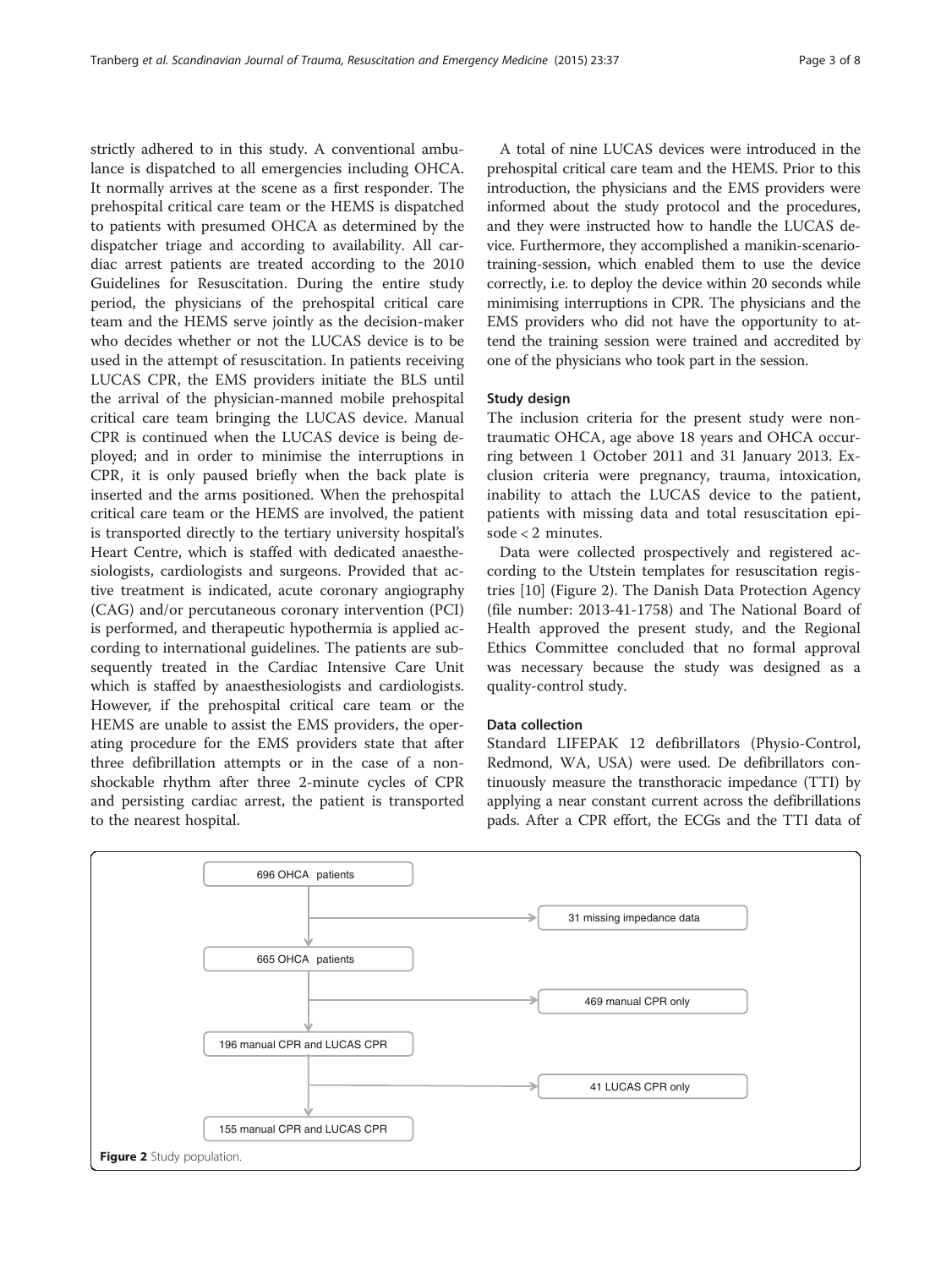the OHCA case were transferred to a central server at the tertiary hospital; Aarhus University Hospital, Denmark. Furthermore, the prehospital critical care teams and the HEMS filled out a separate study form regarding the endtidal  $CO<sub>2</sub>$  (ETCO<sub>2</sub>), which served as a surrogate marker of CPR quality.

The software programme CODE-STAT™ -8 (Physio-Control Inc., Redmond, WA) was used to process the TTI data (Figure [1B](#page-1-0), C, D). The software automatically annotates the chest compressions; however, each OHCA case was verified at the level of single compressions. Any incorrect automatic annotations were deleted, new annotations were added when annotations were missing; and the system calculated pre-shock and post-shock pauses, the compression rate and the actual number of compressions per minute, no-flow time (NFT) and no-flow fraction (NFF). The NFT, defined as the time without return of spontaneous circulation (ROSC) and the time without chest compressions, is a validated measure of the CPR quality, and it is reported according to previously published definitions [[11](#page-7-0)-[13](#page-7-0)]. The term NFF is defined as NFF = (NFT/episode duration – time with ROSC). The NFF represents the proportion of interruptions in CPR during the episode. The actual number of chest compressions delivered per minute represents both the compression rate and the pauses in the compressions.

We defined the CPR-pause interval as the time from the trailing edge of the last chest compression to the leading edge of the next chest compression. Mechanical compressions were distinguished from the manual compressions by their highly regular morphology (Figure [1](#page-1-0)C). Usable data files included TTI data for the entire episode, from the first manual chest compression to the end of the final mechanical chest compression. The case was excluded if the total episode was shorter than 2 minutes.

Additionally, nationally adapted Utstein style forms filled out by the EMS personnel were used to obtain data on bystander CPR, OHCA location and the use of an automated external defibrillator (AED) prior to arrival of the EMS and whether OHCA was witnessed or unwitnessed. Data on the patients who achieved ROSC, survived to hospital discharge and survived after 30 days were collected from the OHCA registration form, ambulance records and hospital records.

# The properties of LUCAS-2

LUCAS is a chest compression system that provides both active compression and decompression of the chest wall back to neutral position (Figure [1](#page-1-0)A). The first generation of the device, LUCAS-1, was driven by compressed air which was superseded by a battery-driven device in 2009. The device consists of a silicone rubber suction cup that is applied to the patient's chest and a cylinder mounted on two legs connected to a stiff back palate. It delivers compressions at a rate of 102 per minute and at a depth between 5 and 6 cm as prescribed in the guidelines for resuscitation provided by The European Resuscitation Council (ERC).

#### **Statistics**

Data management and statistical calculations were performed using STATA/SE 12.1. Normally distributed continuous variables are presented as mean ± standard deviation and non-normally distributed variables as median and quartiles. Differences were analysed with Student's paired t-test or Wilcoxon's sign rank test as appropriate. Categorical variables are presented as number (n) and percent (%) as appropriate, and differences are analysed with McNemar's test. The a priori  $\alpha$ -level was 0.05.

#### Results

Data were reported on 696 OHCA patients who were attempted resuscitated between 1 October 2011 and 31 January 2013. Of these, 196 were resuscitated with both manual CPR and LUCAS CPR. Due to incomplete TTI data, 31 (4%) patients were excluded. Another 41 (21%) patients were excluded due to the fact that only data with LUCAS CPR were available. The remaining 155 OHCA patients comprised the study population (Figure [2\)](#page-2-0).

Table [1](#page-4-0) shows the baseline characteristics of the study population. The mean age was 66 years  $(SD = 15)$ . OHCA occurred particularly in men (67%) at home (81%) who presented a non-shockable rhythm at first rhythm analysis (64%). OHCA was witnessed by either laypersons, health care professionals or EMS in 67% (83/124) of the cases. Bystander CPR was provided in 74% (93/125) of the cases. None of the patients in the study population were treated with a private or public AED before arrival of the EMS. The median time (interquartile range, IQR) from emergency call to EMS arrival was 5 (3–9) minutes, and the median time (IQR) from emergency call to first rhythm analysis was 9 (7–14) minutes.

Among the patients with a shockable rhythm as the presenting heart rhythm, the time (IQR) from emergency call to first defibrillation by the EMS was 9 (8–19) minutes.

CPR variables are shown in Tables [2](#page-4-0) and [3](#page-5-0). The mean NFF was significantly lower during the LUCAS episode  $((16\%; 95\% \text{ CI: } 15; 18)$  than during the manual CPR episode (35%; 95% CI: 33; 37) (p < 0.001)). In addition, the chest compression rate and the actual number of compressions per minute were significantly lower throughout the LUCAS episode than throughout the manual CPR episode.

There was no significant difference between the results of either NFT during rhythm analysis with and without defibrillation or pre- and post-shock NFT with manual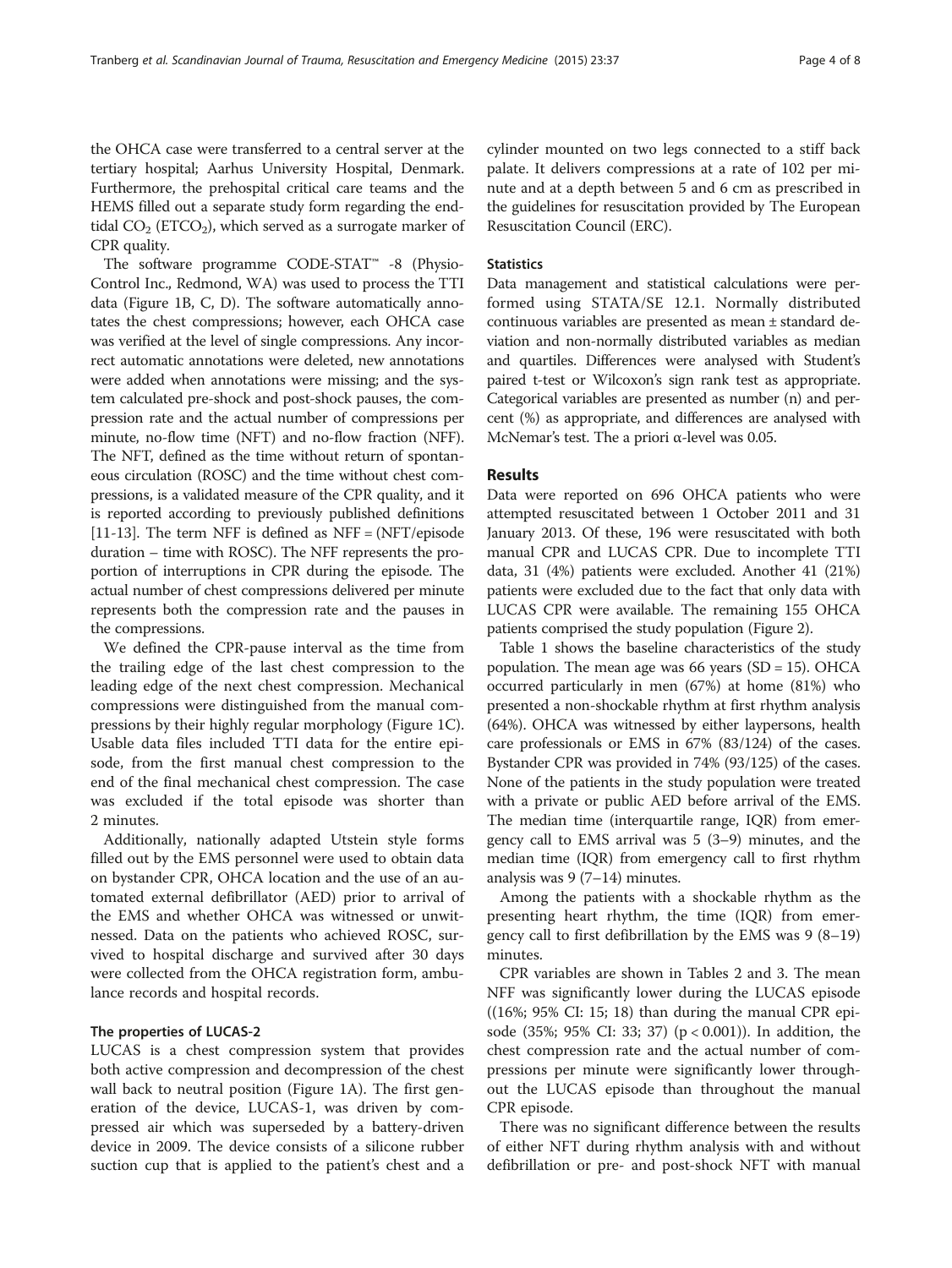### <span id="page-4-0"></span>Table 1 Baseline characteristics, n = 155

| Cardiac arrest background variables               |                         |
|---------------------------------------------------|-------------------------|
| Age in years, mean (SD)                           | 66 $(\pm 15)$ , n = 146 |
| Male gender 67%                                   | (92/138)                |
| Place of cardiac arrest                           | 81% (99/123)            |
| Home                                              | 19% (23/123)            |
| Public                                            | 1% (1/123)              |
| <b>EMS</b> vehicle                                | 81% (99/123)            |
| Cardiac arrest witnessed                          | 67% (83/124)            |
| Layperson                                         | 53% (66/124)            |
| Health care professional                          | 5% (6/124)              |
| <b>FMS</b>                                        | 9% (11/124)             |
| <b>Bystander CPR</b>                              | 74% (93/125)            |
| Rhythm on arrival of EMS                          |                         |
| Asystole                                          | 40% (50/126)            |
| <b>PFA</b>                                        | 24% (31/126)            |
| VF/VT                                             | 33% (41/126)            |
| Other                                             | 3% (4/126)              |
| Proportion of AED analysis                        | 98% (152/155)           |
| + defibrillation                                  | 47% (73/155)            |
| - defibrillation                                  | 87% (135/155)           |
| Defibrillation with AED before arrival of the EMS | 0% (0/155)              |

Continuous data presented as mean +/− SD, valid cases.

Categorical variables presented as percentage (n/valid cases).

EMS = Emergency medical service. Health care professional = EMS personnel, nurse, physician. CPR = cardiopulmonary resuscitation. PEA = Pulseless electrical activity. VF = Ventricular fibrillation. VT = Ventricular tachycardia. AED = Automated external defibrillator.

or LUCAS CPR (Table [3](#page-5-0)). LUCAS NFT was median  $( IQR = 24 (14-38) )$  seconds.

Table [4](#page-5-0) presents survival rates and treatment of hospitalised OHCA patients. Forty-five patients (29%) were admitted to hospital alive and 14 (9%) were discharged alive. Acute CAG was performed in 31 (60%) of the patients. In six cases, the angiography was performed while LUCAS CPR was still being performed. Eight patients (15%) underwent primary PCI, and therapeutic hypothermia was induced in 27 (52%) patients. Two (4%) patients were treated with cardiopulmonary support. Both were admitted to hospital with on-going LUCAS CPR and both were alive after 30 days. In the remaining 103 (66%) patients in whom CPR was deemed futile, treatment was terminated on the scene or upon admission to hospital. We found no differences in age or comorbidity among survivors and non-survivors.

## **Discussion**

While recent years have seen studies reporting on the outcome associated with mechanical CPR [[7,14](#page-7-0)], only few studies have provided data on the quality of mechanical chest compressions, and those that have are limited by a low number of patients [[15\]](#page-7-0). The present study evaluates the performance and quality of both manual and mechanical CPR in the same patient primarily based on TTI.

Our results show that during the manual episode, NFF lasted 34% of the time in patients without ROSC. However, once the LUCAS device was deployed, the NFF was reduced significantly to 16% of the time. Although an NFF of 34% during manual CPR is lower than what has been reported in previous studies where CPR was performed according to the former resuscitation guidelines of 2005 [[4](#page-6-0)], we still find that the NFF is too high. Its size stresses the importance of short pauses during resuscitation and the importance of offering CPR training with performance feedback to further improve CPR quality. The average NFF of only 16% achieved with the LUCAS device was low. One could speculate that rhythm analysis was not performed every second minute as prescribed by the current guidelines. However, we have no data to substantiate this because the CODE-STAT does not allow registrations of the manual rhythm analysis. Thus, ambulance personnel have to use the automatic defibrillator mode as documented in the data derived from the defibrillator; inversely, physicians normally interpret the rhythm themselves to reduce CPR interruptions.

The low NFF with the LUCAS device may also have been achieved owing to fewer interruptions while loading the patient into the ambulance and during transport with on-going LUCAS.

Another advantage of the LUCAS device is that it affords the possibility of delivering shocks during compression and enables users to shorten or eliminate pauses for

| Table 2 Quality of cardiopulmonary resuscitation (CPR) |  |  |  |  |
|--------------------------------------------------------|--|--|--|--|
|--------------------------------------------------------|--|--|--|--|

| <b>CPR</b> variables                    | <b>Manual CPR</b> | LUCAS CPR      | P-value |
|-----------------------------------------|-------------------|----------------|---------|
|                                         | $n = 155$         | $n = 155$      |         |
| Episode duration, min.                  | 5(2; 6)           | 13(11; 14)     | < 0.001 |
| No-flow fraction, %                     | 35(33; 37)        | 16(15; 18)     | < 0.001 |
| Chest compression rate per minute       | 124 (121; 126)    | 102 (102; 102) | < 0.001 |
| Number of chest compressions per minute | 75 (72; 79)       | 84 (82; 85)    | < 0.001 |

No-flow time = Time without ROSC – time without chest compressions.

No-flow fraction = No-flow time/(episode duration – time with ROSC). ROSC = Return of spontaneous circulation.

CPR variables are presented as mean values (95% CI).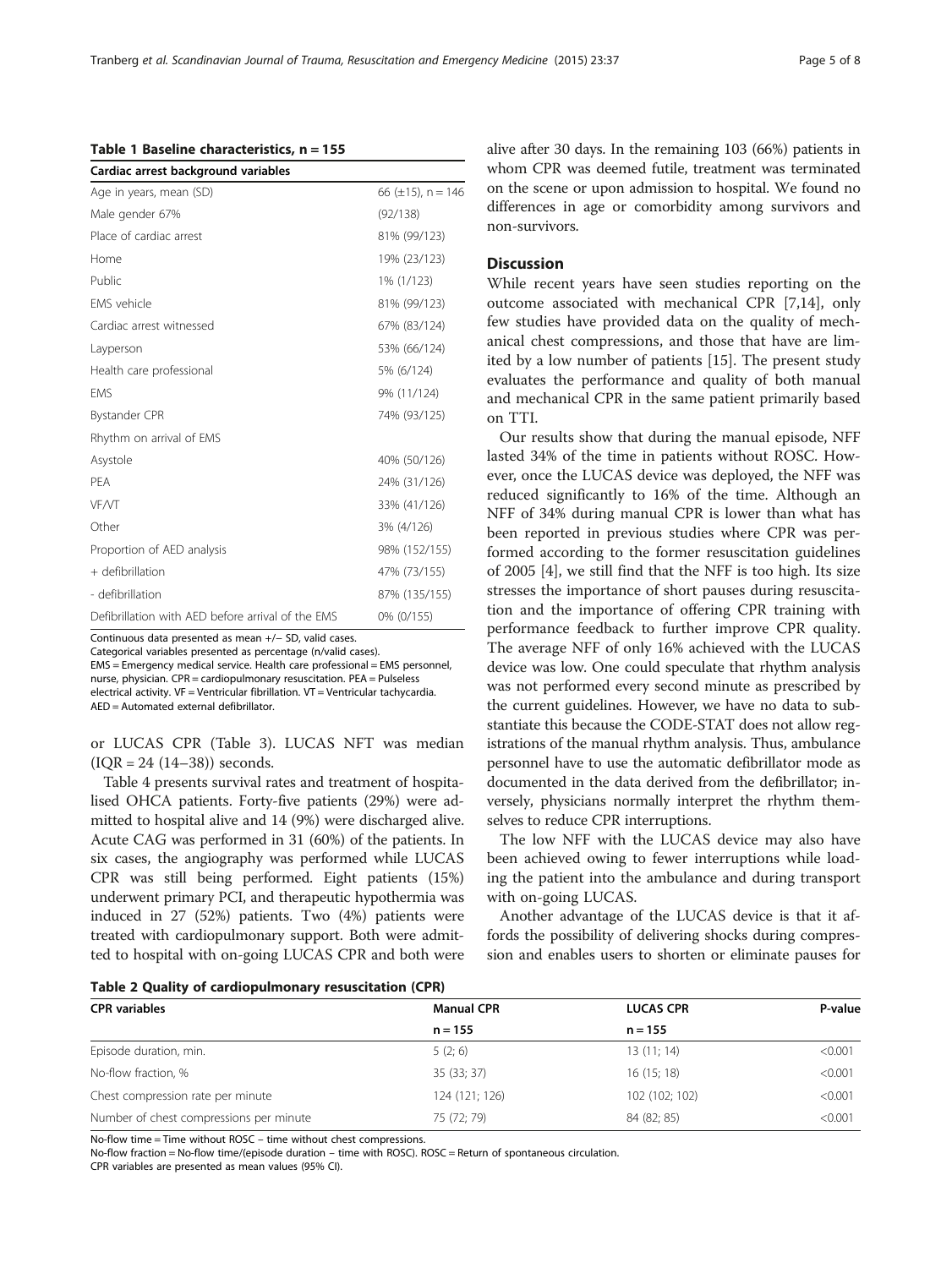| <b>CPR</b> variables            | <b>Manual CPR</b>  |                  | <b>LUCAS CPR</b>   |                  |         |
|---------------------------------|--------------------|------------------|--------------------|------------------|---------|
|                                 | Mean (95% CI) sec. | Number with data | Mean (95% CI) sec. | Number with data | P-value |
| NFT in relation to AED analysis | 15(13; 18)         | 60               | 16 (13; 19)        | 55               | 0.620   |
| + defibrillation                |                    |                  |                    |                  |         |
| NFT in relation to AED analysis | 17 (16; 18)        | 112              | 18 (16; 20)        | 101              | 0.960   |
| - defibrillation                |                    |                  |                    |                  |         |
| Pre-shock NFT                   | 17 (15; 20)        | 60               | 20(16; 23)         | 55               | 0.406   |
| Post-shock NFT                  | 7(6; 8)            | 60               | 7(6; 9)            | 55               | 0.466   |

<span id="page-5-0"></span>Table 3 No-flow time (NFT) and rhythm analysis with/without defibrillation

No-flow time (NFT) = Time without ROSC – time without chest compressions. ROSC = Return of spontaneous circulation. AED = Automated external defibrillator.

defibrillation. Nevertheless, we found no difference in preshock and post-shock NFT in relation to automated rhythm analysis throughout the time with manual CPR or LUCAS CPR. The median pre-shock pause was 17 sec. (IQR 15–20) and the median post-shock pause was 7 sec. (IQR 6–8). While these pauses are reasonable for defibrillation in automatic mode during manual CPR and similar to pauses reported in previous research [[12](#page-7-0)], they are suboptimal for defibrillation during LUCAS CPR. However, the TTI analysis of all cases at the level of single chest compression revealed that the pre-shock and the postshock NFT during LUCAS CPR might be overestimated due to the inability of CODE-STAT to register chest compressions when shock is delivered. The chest compression rate and the actual number of compressions per minute, which are important elements in CPR quality, were significantly better performed during LUCAS CPR. The chest compressions were delivered at a rate higher than recommended, and they were probably also too shallow during manual CPR (124 compressions per minute), which may result in failure to achieve ROSC.

Although they fell short of being optimal, the manual chest compression rate and the number of chest compressions per minute still appear superior to the manual compression rates (138 compressions per minute) reported in the study by Krarup et al. [[4\]](#page-6-0).

The episode duration with LUCAS CPR was nearly three times longer than the manual CPR episode (Table 3). This agrees well with previous reports, and it presumably reflects that these cases are the ones with the longest resuscitation attempt [[16](#page-7-0)].

In a study of changes in bystander resuscitation attempts and survival during a 10-year period in which national initiatives were taken to improve rates of bystander CPR, Wissenberg et al. [[17](#page-7-0)] concluded that an increase in survival following OHCA was associated with an increase in bystander CPR, regardless of witnessed cardiac arrest. This is consistent with the findings in our study, which showed a large proportion of patients with cardiac arrest at home and a high rate of bystander CPR. Our study was not designed or statistically powered to evaluate survival outcome. Nevertheless, the 30-day survival after OHCA resembles the previously described values of 9% [\[17,18](#page-7-0)]. This was achieved despite the fact that the present cohort may consist of a selected high-risk group in need of prolonged CPR as compared with patients who are easily resuscitated within a few minutes after start of CPR or defibrillation. The two patients admitted to hospital with on-going LUCAS CPR and who were treated with cardiopulmonary support were resuscitated during a particularly long time; regardless of this, both patients were alive after 30 days with minimal neurological sequelae. We believe that it is unlikely that these patients would have survived if transported and treated with manual CPR only. Furthermore, manual CPR is cumbersome during catheterisation and potentially hazardous for the health care personnel due to radiation exposure. Therefore, the LUCAS device seems ideal during catheterisation compared with manual CPR [\[19](#page-7-0)].

#### Limitations

There are some limitations to this study. First, it is a small observational, prospective study with potentially

Table 4 In-hospital treatment among patients admitted alive (n = 45) and among patients admitted with on-going LUCAS CPR  $(n = 7)$ ,  $n = 52$ 

| <b>Treatment</b>                   | Admitted alive $(n = 45)$ | Ongoing LUCAS CPR $(n = 7)$ | Total $(n = 52)$ |
|------------------------------------|---------------------------|-----------------------------|------------------|
| Coronary angiography               | 56% (25)                  | 86% (6)                     | 60% (31)         |
| Percutaneous coronary intervention | $16\%$ (7)                | $14\%$ (1)                  | 15% (8)          |
| Therapeutic hypothermia            | 58% (26)                  | 14% (1)                     | 52% (27)         |
| Cardiopulmonary support            | $0\%$ (0)                 | 29% (2)                     | $4\%$ (2)        |

Categorical variables presented as percentage (valid cases).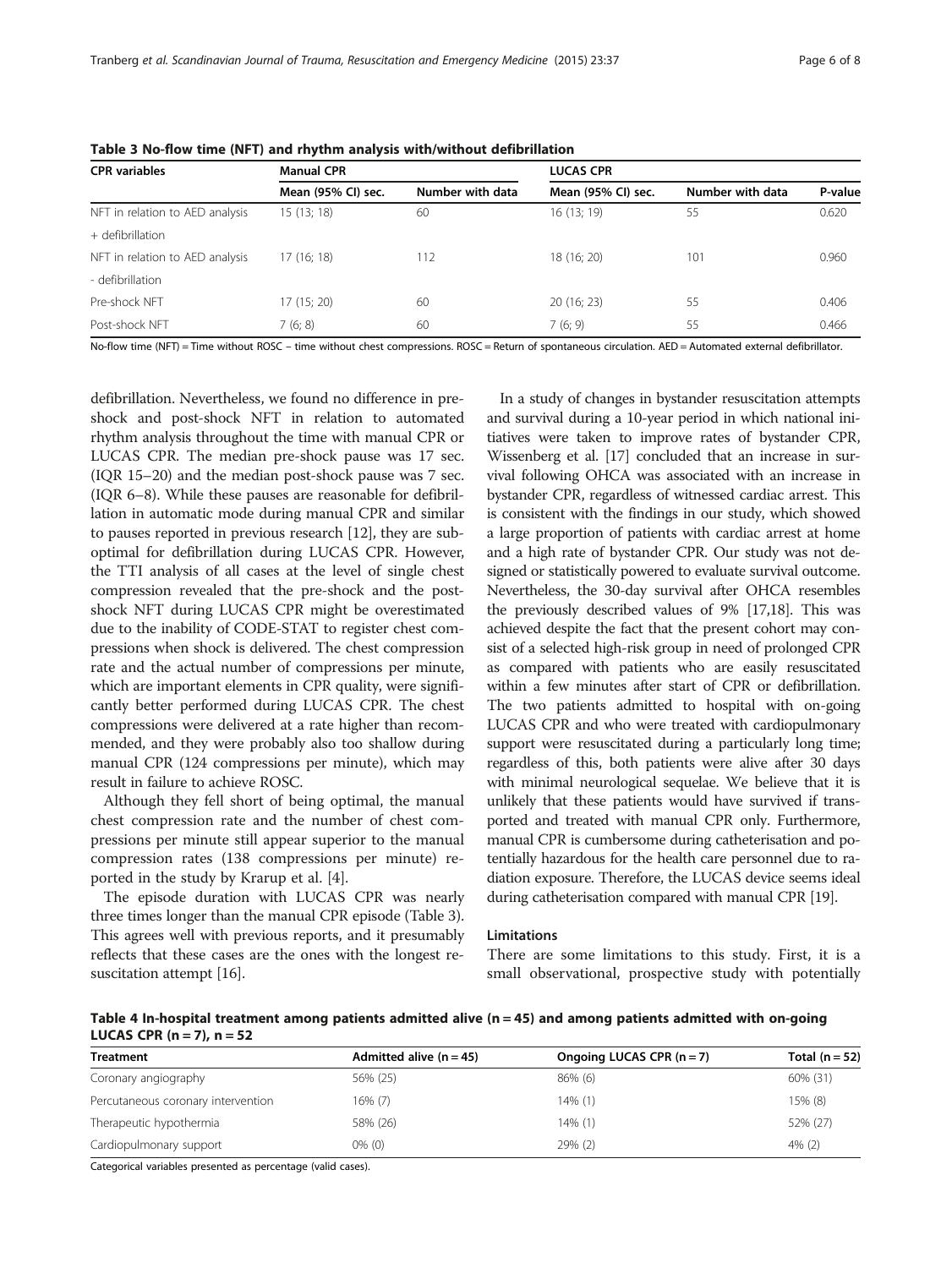<span id="page-6-0"></span>unknown confounders; however, the relative advantage of this study design is that being their own controls, the patients studied are the same during manual CPR and LUCAS CPR. Second, the physician of the prehospital critical care team decides if the LUCAS device is to be used in the resuscitation, which undoubtedly introduces selection bias. Third, even though TTI and ECG data transfer to the central server was mandatory, a large part of the OHCA data was never transferred to the server.

Ventilation and compression depth measurements during resuscitation are recommended for the evaluation of CPR quality; however, these measurements cannot be assessed from TTI data alone, and little data support the clinical importance of these variables in this setting [\[13](#page-7-0)]. The prehospital critical care teams were to take part in filling out a separate study form regarding the end-tidal  $CO<sub>2</sub>$  (ETCO<sub>2</sub>), which is considered a surrogate measure of cardiac output during CPR [\[20](#page-7-0)]; however, little evidence exists to support this concept. Unfortunately, we are not able to report the  $ETCO<sub>2</sub>$  values in this study due to the lack of registered values/too many missing values. Data on adverse device events or injuries have likewise not been reported in those patients not surviving OHCA due to the fact that these events were not described in the medical reports. The 45 patients admitted to hospital alive did not have any device-related events or injuries.

# Conclusion

Mechanical chest compressions provided by the LUCAS device improve CPR quality by significantly reducing the NFF and by improving the quality of chest compression compared with manual CPR during OHCA resuscitation.

# Perspectives

Randomised clinical studies not have been able to demonstrate improved survival for patients resuscitated with mechanical chest compression devices, and the devices have to some extent been discredited following the ASPIRE trial, the LINC trial and the PARAMEDIC trial. However, these trials are impeded by methodological deficiencies such as different resuscitation protocols in the compared groups and, in particular, prolonged time to deployment of the device. Maintenance of high-quality CPR during OHCA is not easy because of the small number of crew present, fatigue, patient access, and the impossibility of performing resuscitation in a moving vehicle. These considerations must be balanced against the current evidence from previous studies when deciding on the future role of mechanical CPR in healthcare systems, but it seems reasonably that such devices will continue to play a role when manual CPR is impractical. Nevertheless, it is essential that resources are available to support regular training of healthcare personnel

ensuring that resuscitation guidelines are followed and to monitor CPR quality continuously.

#### Competing interests

The authors declare that they have no competing interests.

#### Authors' contributions

TT carried out collection of data, data management, interpretation of the data/ results and drafted the manuscript. JFL participated in the design of the study and critically revised the manuscript. AKK critically revised the manuscript. TMH participated in the collection of data and revision of the manuscript. CS participated in the collection of data. LK participated in the collection of data. ST participated in the collection of data. CJT conceived and designed the study, contributed to the interpretation of the results, critically revised the manuscript and helped to draft the manuscript. All authors have read and approved the final manuscript.

#### Authors' information

TT: MD, PhD research fellow, Aarhus University Hospital, Denmark, JFL; MD, PhD Department of Cardiology, Aarhus University Hospital, Denmark. TMH; MD, head of Prehospital Medical Care Service and Helicopter Emergency Medical Service Central Denmark Region. CS; MD, PhD Department of Cardiology Aarhus University Hospital, Denmark. LK; MD, Helicopter Emergency Medical Service Central Denmark Region. ST; MD, Quality head of pre-hospital medical care, Falck A/S, Denmark. CJT; MD, PhD, DSc Department of Cardiology, Aarhus University Hospital, Denmark.

#### Acknowledgements

The authors would like to thank all paramedics, nurses and physicians of the EMS, including the PMA and the HEMS for their collaboration in transferring TTI data. Physio-Control Inc. is thanked for providing the software necessary to analyse data and for providing equipment for the study.

#### Founding sources

The Danish Heart Foundation, The Riisfort Foundation, The Simon Fougner Hartmann Foundation, The Arvid Nielson Foundation and The Savvaerksejer Foundation supported the study.

#### Author details

<sup>1</sup> Department of Cardiology, Aarhus University Hospital, Aarhus, Denmark <sup>2</sup> Department of Prehospital Medical Care Service, Central Denmark Region Aarhus, Denmark. <sup>3</sup> Prehospital Critical Care Team, Aarhus University Hospital Aarhus, Denmark. <sup>4</sup>Helicopter Emergency Medical Service, Central Denmark Region, Aarhus, Denmark. <sup>5</sup>Falck A/S, Copenhagen, Denmark.

#### Received: 12 January 2015 Accepted: 9 April 2015 Published online: 22 April 2015

#### References

- 1. Edelson DP, Abella BS, Kramer-Johansen J, Wik L, Myklebust H, Barry AM, et al. Effects of compression depth and pre-shock pauses predict defibrillation failure during cardiac arrest. Resuscitation. 2006;71:137–45.
- 2. Deakin CD, Nolan JP, Soar J, Sunde K, Koster RW, Smith GB, et al. European Resuscitation Council Guidelines for Resuscitation 2010 Section 4. Adult advanced life support. Resuscitation. 2010;81:1305–52.
- 3. Wik L, Kramer-Johansen J, Myklebust H, Sorebo H, Svensson L, Fellows B, et al. Quality of cardiopulmonary resuscitation during out-of-hospital cardiac arrest. JAMA. 2005;293:299–304.
- 4. Krarup NH, Terkelsen CJ, Johnsen SP, Clemmensen P, Olivecrona GK, Hansen TM, et al. Quality of cardiopulmonary resuscitation in out-of-hospital cardiac arrest is hampered by interruptions in chest compressions-A nationwide prospective feasibility study. Resuscitation. 2011;82:263–9.
- 5. Bonnemeier H, Simonis G, Olivecrona G, Weidtmann B, Gotberg M, Weitz G, et al. Continuous mechanical chest compression during in-hospital cardiopulmonary resuscitation of patients with pulseless electrical activity. Resuscitation. 2011;82:155–9.
- 6. Wagner H, Madsen Hardig B, Steen S, Sjoberg T, Harnek J, Olivecrona GK. Evaluation of coronary blood flow velocity during cardiac arrest with circulation maintained through mechanical chest compressions in a porcine model. BMC Cardiovasc Disord. 2011;11:73.